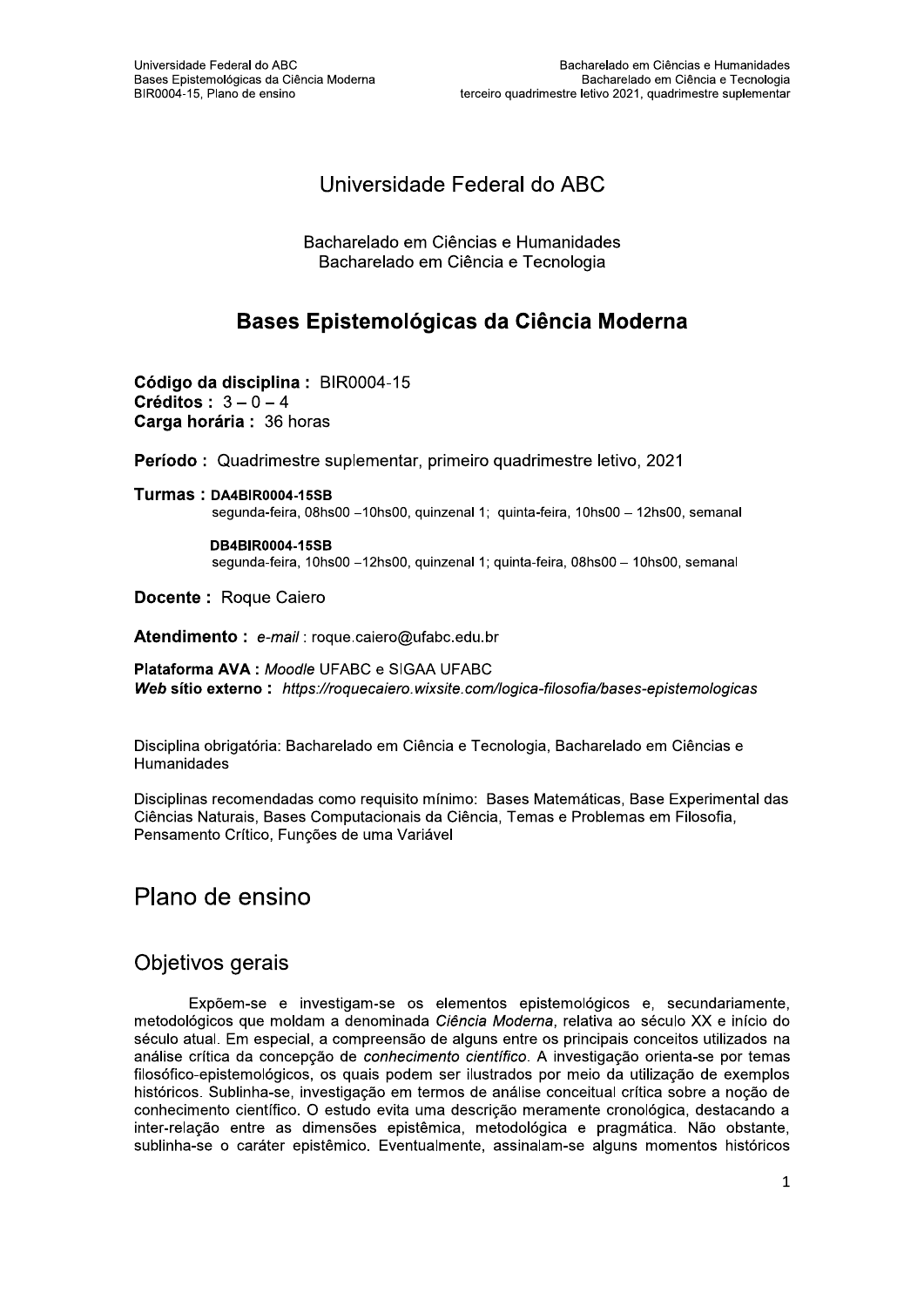decisivos que corresponde ao desenvolvimento da ciência no Ocidente, e.g., por intermédio de ilustrações acerca da matemática, física, biologia, economia. Entre os temas, assinalamos: o caráter do conhecimento científico; os modos de inferência dedutiva e indutiva; a noção de observação e de experimento na avaliação dos sistemas conceituais; questões acerca da justificação do conhecimento e da aceitação das teorias. Bem assim, eventualmente, consideram-se algumas implicações socioculturais e econômicas da ciência e a avaliação crítica de questões e de aspectos éticos e pragmáticos sobre o conhecimento científico e o conhecimento tecnológico.

## Ementa

Ementa básica: epistemologia e ciência: doxa e episteme: senso comum e justificação da crença; os fundamentos do conhecimento objetivo; o problema do ceticismo. Estendendo tematicamente a ementa, interrogações para a análise da noção de conhecimento científico: questões a respeito da concepção e da possibilidade de conhecimento; caracterização de inferência indutiva; caracterização de inferência dedutiva; noção de observação e de experimentação; método hipotético-dedutivo e método axiomático; a noção de dedução; significado e utilização da noção de modelo, nos sentidos abstrato e empírico; as concepções sintática e semântica de teoria. Também, questiona-se sobre a avaliação empírica de teoria e os respectivos limites epistêmicos. Examinam-se aspectos de ordem metodologia, pragmática e valores associados ao conhecimento na prática científica.

# Objetivos específicos e competências

No término do quadrimestre, o estudante será levado a refletir criticamente a respeito de alguns entre os principais conceitos quanto à análise da concepção de conhecimento científico e os respectivos limites; aspectos metodológicos e axiológicos, e.g., condição de justificação epistêmica, padrão de rigor; determinados fatos e temas decisivos que marcam a evolução de métodos e temas da história da ciência moderna ocidental, e.g., concepções semânticas, noção de modelo e as condições par a avaliação empírica; e avaliar criticamente a dimensão ética e os usos da ciência e da tecnologia. Destaca-se sobretudo a análise de elementos que compõem a noção genérica de conhecimento científico. As temáticas correlacionam-se basicamente com o conhecimento científico e a ciência praticada a partir do início do século XX, moldando a imagem de mundo e de homem ao longo deste século e avançando para o século XXI.

# Programa

1. Ciência, concepção de linguagem e metamatemática

Distinções básicas quanto aos domínios entre ciência (ou conhecimento científico) formal e empírica, entre ciência empírica natural e ciência empírica social Concepção e uso de linguagem Aspectos sintáticos, semânticos e pragmáticos de uma linguagem Metalinguagem e metamatemática

#### 2. Caracterização de concepção tripartite de conhecimento

Nocão de conhecimento

Caracterização da concepção tripartite de conhecimento: condição de crença; condição de justificação; Condição sobre o uso da noção de verdade e noção semântica de verdade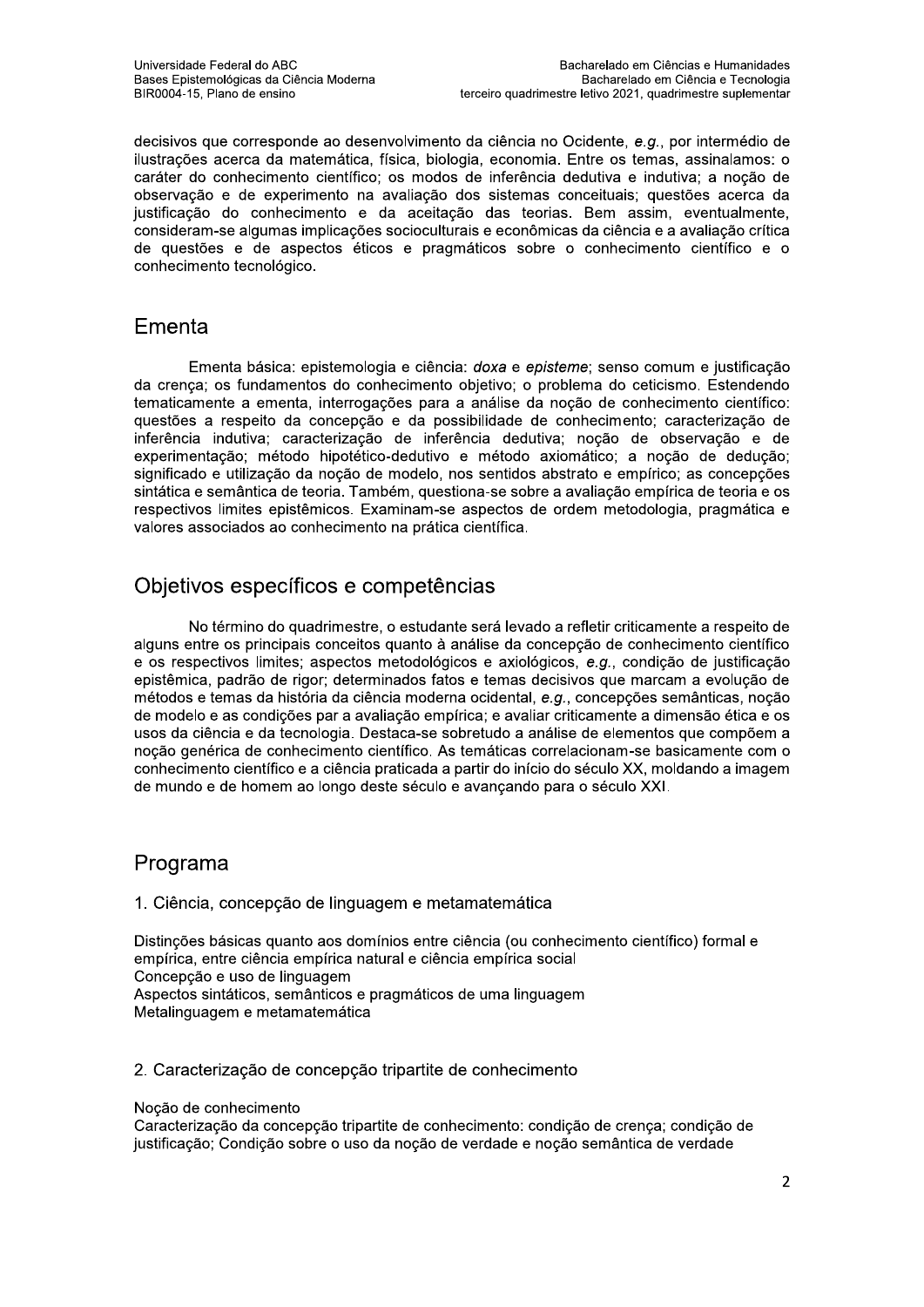exterior"

3. Conhecimento e caracterização e uso da noção de verdade, "certeza", "conhecimento aproximado" e formas de conhecimento direto e indireto

 $\mathbf{r}$ Formas de Connecimento direto e indireto Connecimento e certeza Conhecimento "aproximado" e falibilismo Questoes de epistemología sobre a possibilidade de connecimento

4. Problema do connecimento do "mundo exterior empírico"

 $\mathbf{r}$ Questão sobre a possibilidade de connecimento sobre a existencia de um "mundo exterior" empírico" Pressupostos metarisicos e epistemicos acerca da possibilidade de connecer um "mundo

5. Concepção empiricista: noções de observação "neutra" e "impregnada de conceitos"

 $\ddot{\phantom{a}}$ Noçao de observação e experimentação Concepção de observação "neutra" Concepção de observação "impregnada de conceitos"<br>— Problemas acerca da concepçao empírico-indutivista de conhecimento

6. Concepção empiricista: caracterização de indução e o "Problema da indução"

 $\overline{a}$ Concepção empiricista (ingenua) de connecimento e justificação epistemica interencia indutiva; indução e caracterização de interencia indutiva O denominado "Problema da Indução" Questoes epistemicas sobre a induçao

7. Caracterização de "prova lógica"

Concepção de "prova lógica" como dedução Concepção de sistema logico inoção e caracterização de dedução, algumas propriedades da dedução ivoções de teorema e consistencia

8. Noções semanticas: consequencia semantica, significados e usos do termo "modelo"

 $\mathbf{r}$ linoções semanticas, interpretação e *mundo possívei* Noção de modelo Caracterização de consequencia semantica<br>-Relação entre as noções de dedução e de consequencia semantica Significados e usos do termo "modelo"<br>. Aspectos epistemologicos sobre o uso da noção de modelo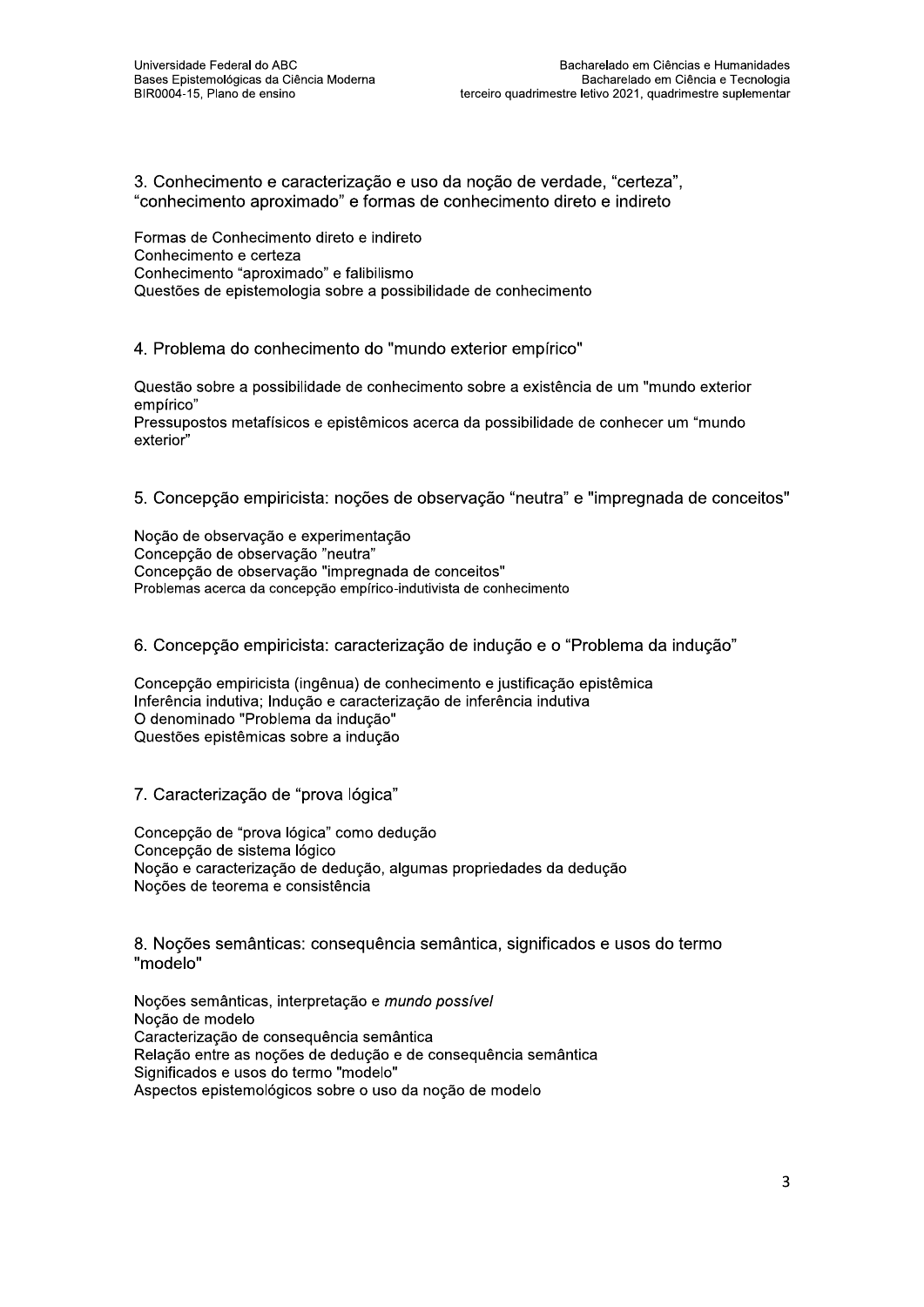9. Método hipotético-dedutivo, caráter conjectural de uma teoria, noções sintática de teoria

Método hipotético-dedutivo Caráter conjectural da teoria empírica Método axiomático e a noção de teoria axiomática Noção sintática de teoria (ou teoria dedutiva)

#### 10. Avaliação empírica e falseacionismo, limites e problemas

Avaliação empírica de teoria, modelo de experimento e base empírica Avaliação empírica, confirmar, ou falsear teorias Falseacionismo (ou falsificacionismo) crítico de teoria Limites e problemas do falseacionismo Justificação, concepção de conhecimento e caráter hipotético (ou conjectural)

#### 11. Realismo e antirrealismo

Concepções de realismo e de antirrealismo Concepção de conhecimento científico

### Programa e cronograma

Mantendo a sequência temática e de inter-relação entre os temas e, também, explicitando a organização da Disciplina, quanto à prática de ensino-aprendizagem e àquela de avaliação regular, segue programa e cronograma de atividades, em semanas.

|                                                                                             | conteúdo programático                                                                                                                                                                                            |                                                           |                              |                                                                                                                                                                                                                                                                      |
|---------------------------------------------------------------------------------------------|------------------------------------------------------------------------------------------------------------------------------------------------------------------------------------------------------------------|-----------------------------------------------------------|------------------------------|----------------------------------------------------------------------------------------------------------------------------------------------------------------------------------------------------------------------------------------------------------------------|
| tema                                                                                        | subtema                                                                                                                                                                                                          | estratégia didática                                       |                              | bibliografia                                                                                                                                                                                                                                                         |
|                                                                                             |                                                                                                                                                                                                                  | primeira semana, 13 - 16 setembro                         |                              |                                                                                                                                                                                                                                                                      |
| Apresentação<br>da disciplina e<br>temática<br>Concepção de<br>linguagem e<br>metalinguagem | Método didático:<br>condições de<br>avaliação; Aspectos<br>metodológicos e<br>temáticos<br>Distinção entre<br>ciência empírica e<br>formal<br>Concepção, uso<br>caracterização de<br>linguagem;<br>Metalinguagem | assíncrono:<br>plano de<br>ensino<br>leitura de<br>textos | síncrono<br>videoconferência | A.F. Chalmers, Introdução; S.<br>French, Introdução; C.A. Mortari,<br>"Sentenças, proposições,<br>enunciados" (cap 1, item 1.4); R.<br>Chisholm, "O que é a teoria do<br>conhecimento"; S.S. Chibeni, "O<br>que é ciência?"; C.A. Mortari,<br>"Preliminares" (cap 3) |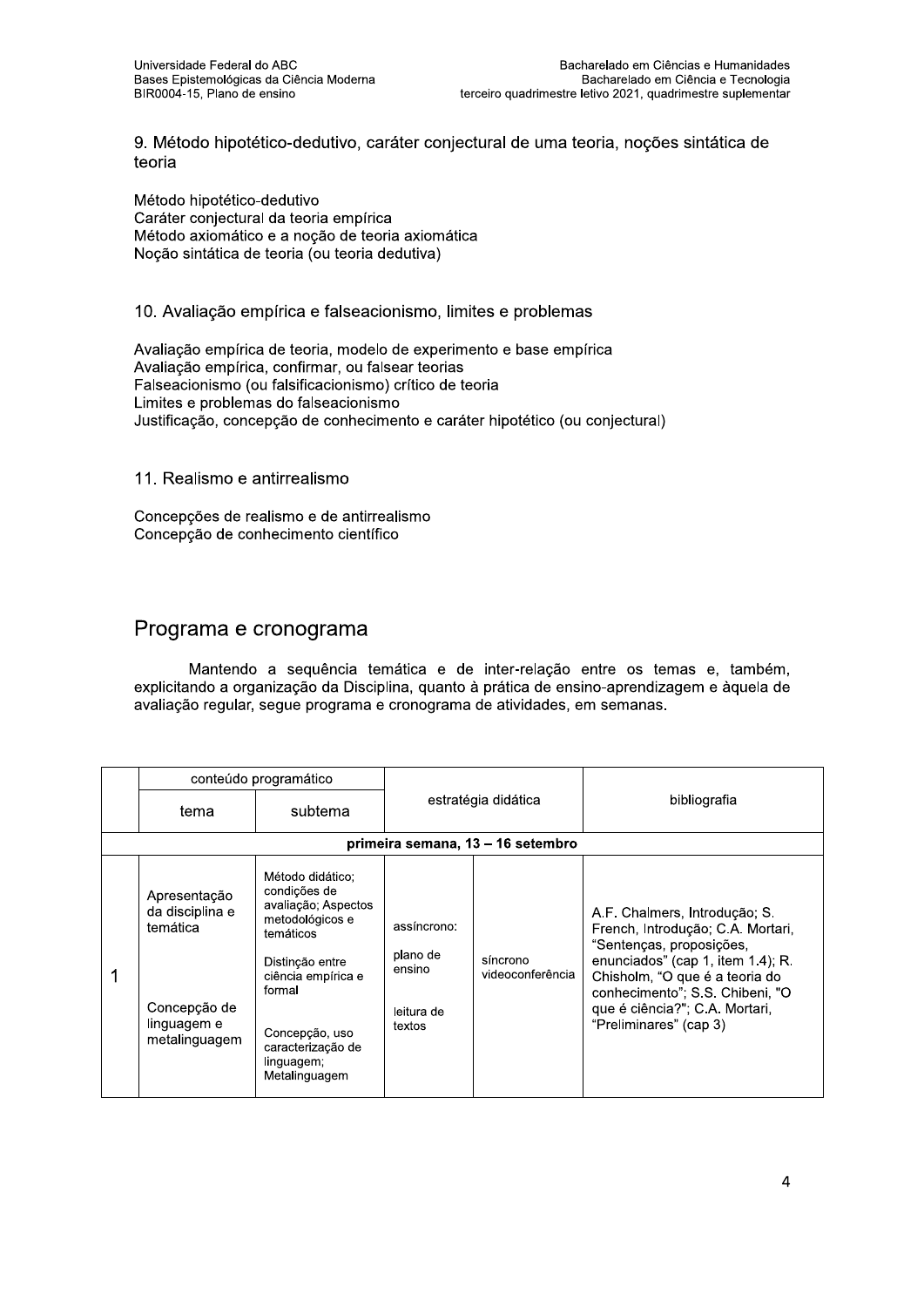|                | Universidade Federal do ABC<br>Bacharelado em Ciências e Humanidades<br>Bases Epistemológicas da Ciência Moderna<br>Bacharelado em Ciência e Tecnologia<br>BIR0004-15, Plano de ensino<br>terceiro quadrimestre letivo 2021, quadrimestre suplementar |                                                                                                                                                                                                                                                                                                                               |                                     |                                                        |                                                                                                                                                                                                                                                                                                                                                                                                                                                                                  |  |
|----------------|-------------------------------------------------------------------------------------------------------------------------------------------------------------------------------------------------------------------------------------------------------|-------------------------------------------------------------------------------------------------------------------------------------------------------------------------------------------------------------------------------------------------------------------------------------------------------------------------------|-------------------------------------|--------------------------------------------------------|----------------------------------------------------------------------------------------------------------------------------------------------------------------------------------------------------------------------------------------------------------------------------------------------------------------------------------------------------------------------------------------------------------------------------------------------------------------------------------|--|
|                |                                                                                                                                                                                                                                                       |                                                                                                                                                                                                                                                                                                                               |                                     | segunda semana, 20 - 23 setembro                       |                                                                                                                                                                                                                                                                                                                                                                                                                                                                                  |  |
| $\overline{2}$ | Caracterização<br>de concepção<br>tripartite de<br>conhecimento<br>Caracterização<br>e uso da noção<br>de verdade, e<br>"certeza                                                                                                                      | Concepção de<br>conhecimento;<br>Caracterização da<br>noção de<br>conhecimento;<br>Condição de<br>crença; Condição<br>de justificação<br>Condição de<br>verdade e<br>caracterização<br>sobre o uso da<br>noção de verdade;<br>Noção semântica de<br>verdade                                                                   | assíncrono:<br>leitura de<br>textos | síncrono:<br>videoconferência<br>aula-<br>atendimento* | E. Sober, "O que é conhecimento";<br>J. Dancy, "Problemas da<br>epistemologia"; R. Chisholm, "O<br>que é a teoria do conhecimento"; A.<br>Nunes, "O que é o conhecimento"<br>P. D. Klein, "Certeza"; S. Haack,<br>"Teorias da verdade" (cap 7, item 1<br>e 2) e "A teoria semântica" (cap 7);<br>M.L.D. Chiara et alii, "Teorias e<br>demonstrações"; A. Tarski,<br>"Verdade e demonstração"                                                                                     |  |
|                |                                                                                                                                                                                                                                                       |                                                                                                                                                                                                                                                                                                                               |                                     | terceira semana, 27 - 30 setembro                      |                                                                                                                                                                                                                                                                                                                                                                                                                                                                                  |  |
| 3              | Formas de<br>conhecimento<br>direto e indireto.<br>"conhecimento<br>aproximado"<br>Problema do<br>conhecimento<br>do "mundo<br>exterior<br>empírico"                                                                                                  | Conhecimento<br>direto e indireto;<br>Conhecimento,<br>certeza e falibilismo;<br>Conhecimento<br>"aproximado"<br>Problema do<br>conhecimento sobre<br>a existência de um<br>"mundo exterior<br>empírico";<br>Justificação<br>epistêmica e<br>pressupostos<br>acerca da<br>possibilidade de<br>conhecer um<br>"mundo exterior" | assíncrono:<br>leitura de<br>textos | síncrono:<br>videoconferência<br>aula-<br>atendimento* | E. Sober, "O que é conhecimento";<br>J. Dancy, "Problemas da<br>epistemologia"; B. Russell,<br>"Conhecimento por contato e<br>conhecimento por descrição" (cap<br>5) e "Conhecimento, erro e opinião<br>provável" (cap 13)<br>T. Nagel, "Como sabemos alguma<br>coisa" (cap 2); B. Russell,<br>"Aparência e realidade" (cap 1); B.<br>Russell, "Existência e matéria" (cap<br>2); K. Popper, "Introdução à lógica<br>da ciência", in: A lógica da pesquisa<br>científica (cap 1) |  |
|                | quarta semana, 04 - 07 outubro                                                                                                                                                                                                                        |                                                                                                                                                                                                                                                                                                                               |                                     |                                                        |                                                                                                                                                                                                                                                                                                                                                                                                                                                                                  |  |
| 4              | Concepção<br>empiricista:<br>noções de<br>observação<br>"neutra" e<br>"impregnada de<br>conceitos"                                                                                                                                                    | Concepção de<br>observação<br>"neutra"; Concepção<br>de observação<br>"impregnada de<br>conceitos";<br>Problemas acerca<br>da concepção<br>empírico-indutivista<br>de conhecimento                                                                                                                                            | assíncrono:<br>leitura de<br>textos | síncrono:<br>videoconferência<br>aula-<br>atendimento* | A.F. Chalmers, "Dependência que a<br>observação tem da teoria" (cap 3);<br>S. French, "Observação" (cap 5) e<br>"Experimento" (cap 6); N. Hanson,<br>"Observação e interpretação"                                                                                                                                                                                                                                                                                                |  |
|                |                                                                                                                                                                                                                                                       |                                                                                                                                                                                                                                                                                                                               |                                     | quinta semana, 11 - 14 outubro                         |                                                                                                                                                                                                                                                                                                                                                                                                                                                                                  |  |
| 5              | Concepção<br>empiricista;<br>Caracterização<br>de indução e o<br>"Problema da<br>indução"                                                                                                                                                             | Concepção<br>empiricista de<br>conhecimento:<br>Indução e<br>caracterização de<br>inferência indutiva:<br>"Problema da<br>indução"; Questões<br>epistêmicas sobre a<br>indução                                                                                                                                                | assíncrono:<br>leitura de<br>textos | síncrono:<br>videoconferência<br>aula-<br>atendimento* | A.F. Chalmers, "Indutivismo: ciência<br>como conhecimento derivado dos<br>dados da experiência" (cap 1) e "O<br>problema da indução" (cap 2); M.<br>Schlick, "Sobre o conhecimento<br>indutivo"; K. Popper, "Introdução à<br>lógica da ciência", in: A lógica da<br>pesquisa científica (cap 1)                                                                                                                                                                                  |  |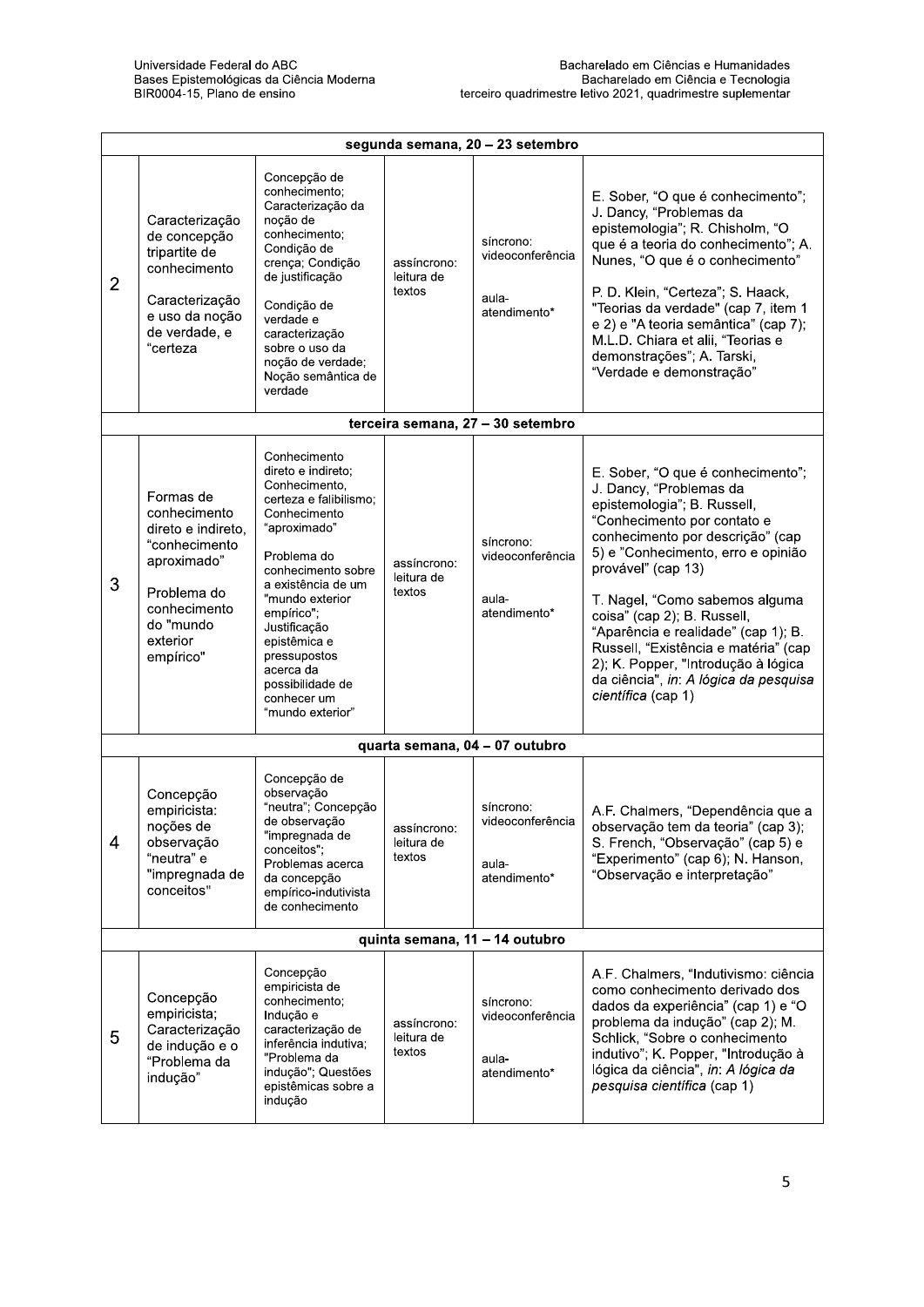|                | sexta semana, 18 - 21 outubro                                                                                                     |                                                                                                                                                                                                                                          |                                            |                                                        |                                                                                                                                                                                                                                                                                                                                                                                                                                                                                                                                                                                                                                                                                                   |  |  |
|----------------|-----------------------------------------------------------------------------------------------------------------------------------|------------------------------------------------------------------------------------------------------------------------------------------------------------------------------------------------------------------------------------------|--------------------------------------------|--------------------------------------------------------|---------------------------------------------------------------------------------------------------------------------------------------------------------------------------------------------------------------------------------------------------------------------------------------------------------------------------------------------------------------------------------------------------------------------------------------------------------------------------------------------------------------------------------------------------------------------------------------------------------------------------------------------------------------------------------------------------|--|--|
|                | primeira<br>avaliação                                                                                                             |                                                                                                                                                                                                                                          | assíncrona,<br>individual,<br>dissertativa | $18 - 21$ outubro                                      |                                                                                                                                                                                                                                                                                                                                                                                                                                                                                                                                                                                                                                                                                                   |  |  |
| 6              | Caracterização<br>de "prova<br>lógica"                                                                                            | Concepção de<br>"prova lógica" como<br>dedução;<br>Concepção de<br>sistema lógico;<br>Caracterização de<br>dedução, algumas<br>propriedades;<br>Noções de teorema<br>e de consistência                                                   | assíncrono:<br>leitura de<br>textos        | síncrono:<br>videoconferência<br>aula-<br>atendimento* | C.A. Mortari, "Introdução" (cap 1),<br>"Lógica e argumentos" (cap 2) e<br>"Dedução natural" (cap 14); M.L.D.<br>Chiara et alii, "Teorias e<br>demonstrações"; S. Haack,<br>"Validade" (cap 2); A. Tarski,<br>"Verdade e demonstração"                                                                                                                                                                                                                                                                                                                                                                                                                                                             |  |  |
|                |                                                                                                                                   |                                                                                                                                                                                                                                          |                                            | sétima semana, 25 - 28 outubro                         |                                                                                                                                                                                                                                                                                                                                                                                                                                                                                                                                                                                                                                                                                                   |  |  |
| $\overline{7}$ | Noções<br>semânticas e<br>consequência<br>semântica<br>Significados e<br>usos do termo<br>"modelo"                                | Noções semânticas,<br>interpretação e<br>"mundo possível";<br>Caracterização e<br>uso da noção de<br>"verdade"; Noção de<br>consequência<br>semântica<br>Significados e usos<br>do termo "modelo";<br>Questões e modelo<br>de um domínio | assíncrono:<br>leitura de<br>textos        | síncrono:<br>videoconferência<br>aula-<br>atendimento* | M.L.D. Chiara et alii, "Teorias e<br>demonstrações"; R.N. Giere,<br>"Usando modelos para representar<br>a realidade"; C.A. Mortari,<br>"Interpretações" (cap 8); "Estruturas<br>e verdade" (cap 10); N.C.A. da<br>Costa et alii, "Interpretaciones y<br>modelos em ciencia"; C.A. Mortari,<br>"Validade e consequência<br>lógica"(cap 11); S. Haack,<br>"Validade" (cap 2); A. Tarski,<br>"Verdade e demonstração"                                                                                                                                                                                                                                                                                |  |  |
|                |                                                                                                                                   |                                                                                                                                                                                                                                          |                                            | oitava semana, 01 - 04 novembro                        |                                                                                                                                                                                                                                                                                                                                                                                                                                                                                                                                                                                                                                                                                                   |  |  |
| 8              | Método<br>hipotético-<br>dedutivo e<br>caráter<br>conjectural de<br>uma teoria<br>Noções<br>sintática e<br>semântica de<br>teoria | Método hipotético-<br>dedutivo; Caráter<br>conjectural de uma<br>teoria. Método<br>axiomático<br>Noção sintática de<br>teoria (ou teoria<br>dedutiva)                                                                                    | assíncrono:<br>leitura de<br>textos        | síncrono:<br>videoconferência<br>aula-<br>atendimento* | A. Einstein, "Indução e dedução na<br>física"; S. French, "Descoberta"<br>(cap 2) e "Heurística" (cap 3); K.<br>Popper, "Introdução à lógica da<br>ciência", in: A lógica da pesquisa<br>científica (cap 1); C.G. Hempel,<br>"Investigação científica: invenção e<br>verificação" (cap 2); A.F. Chalmers,<br>"A teoria anarquista do<br>conhecimento de Feyerabend" (cap<br>12)<br>M.L.D. Chiara et alii, "Teorias e<br>demonstrações"; P.C. Suppes,<br>"Que é uma teoria"; C.A. Mortari,<br>"Sistemas axiomáticos e<br>sistemas formais" (cap 13); S.S.<br>Chibeni, "Teorias construtivas e<br>teorias fenomenológicas"; N.C.A.<br>da Costa et alii, "Interpretaciones y<br>modelos em ciencia"; |  |  |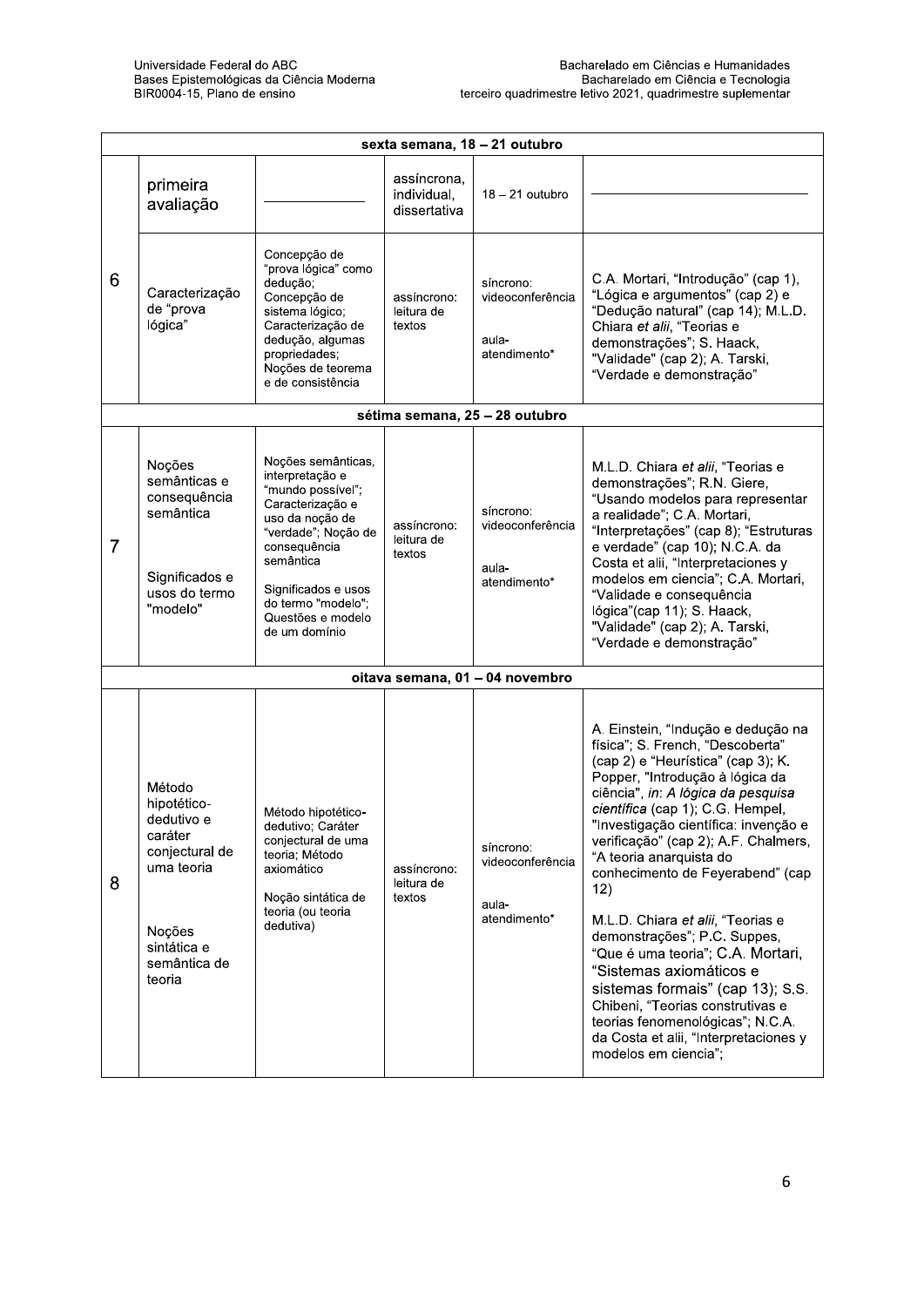|    | nona semana, 08 - 11 novembro                                                                                     |                                                                                                                                                                                                                                                              |                                            |                                                        |                                                                                                                                                                                                                                                                                                             |  |  |
|----|-------------------------------------------------------------------------------------------------------------------|--------------------------------------------------------------------------------------------------------------------------------------------------------------------------------------------------------------------------------------------------------------|--------------------------------------------|--------------------------------------------------------|-------------------------------------------------------------------------------------------------------------------------------------------------------------------------------------------------------------------------------------------------------------------------------------------------------------|--|--|
| 9  | Avaliação<br>empírica de<br>uma teoria e<br>modelo de<br>experimento<br>Falseacionismo.<br>limites e<br>problemas | Avaliação empírica<br>de uma teoria e<br>modelo de<br>experimento:<br>Avaliação empírica,<br>falsear teorias<br>Falseacionismo (ou<br>falsificacionismo).<br>limites e problemas<br>do falseacionism.<br>Justificação<br>epistêmica e caráter<br>conjectural | assíncrono:<br>leitura de<br>textos        | síncrono:<br>videoconferência<br>aula-<br>atendimento* | A.F. Chalmers, "Apresentando o<br>falsificacionismo" (cap 4),<br>Falsificacionismo sofisticado" (cap<br>5) e "As limitações do<br>falsificacionismo" (cap 6); S.<br>French, "Justificação" (cap 4) e<br>"Experimento" (cap 6); C.G.<br>Hempel, "Investigação científica:<br>invenção e verificação" (cap 2) |  |  |
|    |                                                                                                                   |                                                                                                                                                                                                                                                              |                                            | décima semana, 15 - 18 novembro                        |                                                                                                                                                                                                                                                                                                             |  |  |
| 10 | Realismo e<br>antirrealismo                                                                                       | Concepções sobre<br>o realismo e o<br>antirrealismo:<br>Questões<br>epistêmicas                                                                                                                                                                              | assíncrono:<br>leitura de<br>textos        | síncrono:<br>videoconferência<br>aula-<br>atendimento* | S. French, "Realismo" (cap 7) e<br>"Antirrealismo" (cap 8); A.F.<br>Chalmers, "Realismo,<br>instrumentalismo e verdade" (cap<br>13); S. Okasha, "Realismo e<br>antirrealismo"                                                                                                                               |  |  |
|    | décima primeira semana, 22 - 25 novembro                                                                          |                                                                                                                                                                                                                                                              |                                            |                                                        |                                                                                                                                                                                                                                                                                                             |  |  |
| 11 | segunda<br>avaliação                                                                                              |                                                                                                                                                                                                                                                              | assíncrona.<br>individual.<br>dissertativa | $22 - 25$ outubro                                      |                                                                                                                                                                                                                                                                                                             |  |  |
|    |                                                                                                                   |                                                                                                                                                                                                                                                              |                                            | décima segunda semana, 29 novembro - 02 dezembro       |                                                                                                                                                                                                                                                                                                             |  |  |
| 12 | revisão e<br>dúvidas                                                                                              |                                                                                                                                                                                                                                                              |                                            | síncrono:<br>videoconferência                          |                                                                                                                                                                                                                                                                                                             |  |  |
|    |                                                                                                                   |                                                                                                                                                                                                                                                              |                                            | décima terceira semana, 06 - 09 dezembro (reposição)   |                                                                                                                                                                                                                                                                                                             |  |  |
| 13 | avaliação de<br>recuperação<br>individual                                                                         |                                                                                                                                                                                                                                                              | assíncrona,<br>individual,<br>dissertativa | $06 - 09$<br>dezembro                                  |                                                                                                                                                                                                                                                                                                             |  |  |

\*As atividades síncronas de aula-atendimento, no horário determinado de aula da Disciplina, e de atendimento estrito, no horário de 16hs00, estão sujeitos a um calendário específico.

Levando em atenção condições materiais, didático-pedagógicas e institucionais de contexto, reiteramos que os recursos de ensino-aprendizagem fundamentais são os textos de bibliografia disponíveis aos alunos; e, eventualmente, podem estar disponíveis os cadernos temáticos de estudo e os questionários de estudo. A precípua atividade síncrona consiste em atendimento, utilizando uma plataforma de videoconferência.

Reiteramos que as atividades constituintes da Disciplina acontecem basicamente de modo assíncrono. Como propósito de comunicação, repositório de material bibliográfico ou material de estudo elaborado para a Disciplina ou vídeos e utilizam-se uma plataforma AVA, Moodle, plataformas externas; e, também, para repositório de material bibliográfico e material didático, um sítio externo: https://roquecaiero.wixsite.com/logica-filosofia/bases-epistemologicas.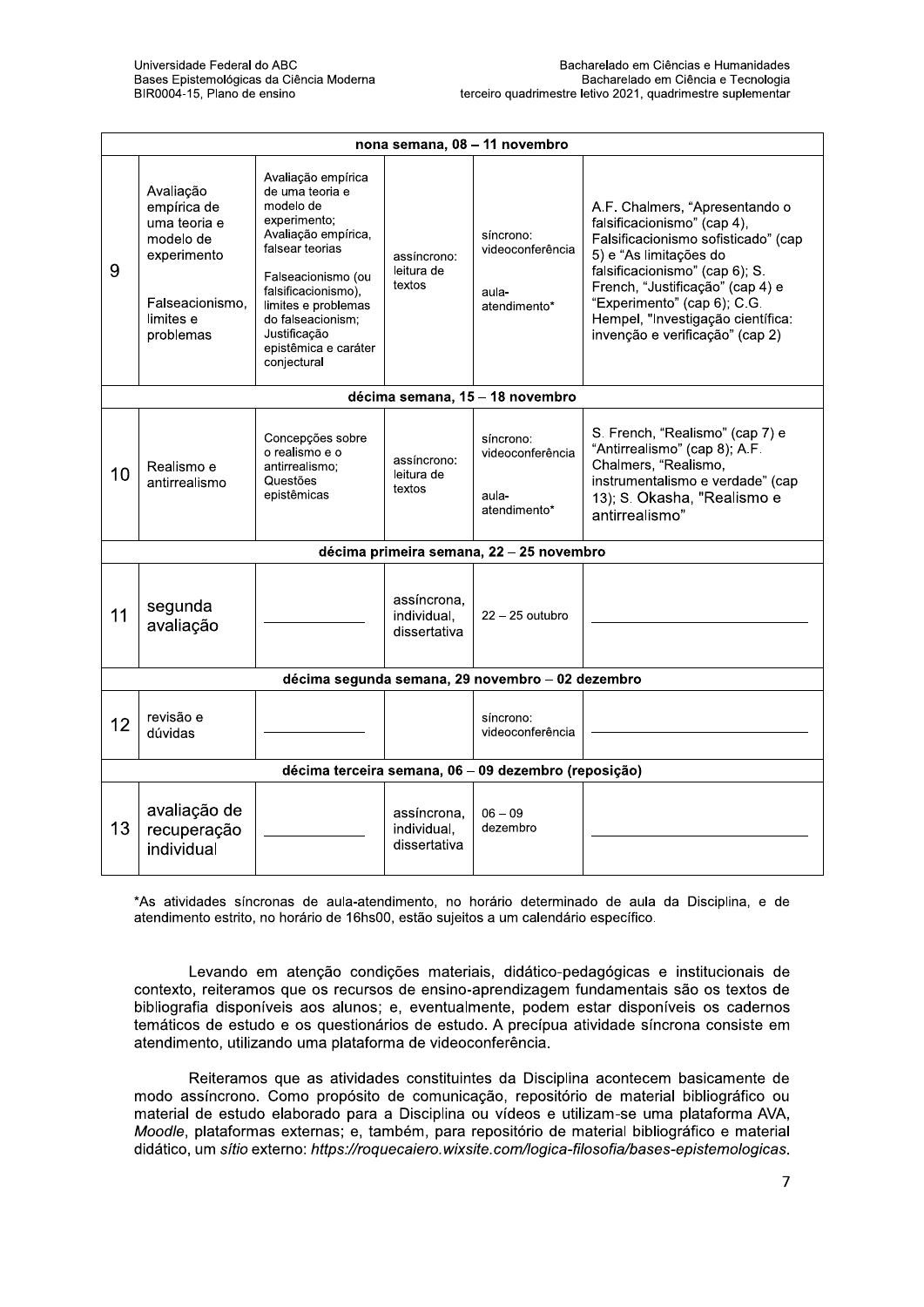Usualmente, com os propósitos de comunicação e de realização das atividades de avaliação utilizam-se as plataformas AVA SIGAA ou Moodle.

## Métodos utilizados

Levando em atenção a Resolução ConsEPE, nº 240, 15 de julho de 2020, relativa ao Quadrimestre Suplementar (QS), sequimos uma orientação fundamental, os métodos e os usos considerados supõem a escrita. Acreditamos que evitar atividades agrafas pode ser uma experiência de formação interessante e bastante adequada aos temas ora estudados. Levando em atenção as turmas identificadas DA4BIR0004-15SB e DB4BIR0004-15SB, para a disciplina Bases Epistemológicas da Ciência Moderna, utilizam-se basicamente os seguintes recursos didáticos-pedagógicos de modo assíncrono, a saber:

(i) leituras e análises de textos selecionados, conforme os conteúdos temáticos e referidos na bibliografia, para a totalidade do período letivo do Quadrimestre Suplementar.

(ii) material didático na forma de slides e sumários temáticos para as aulas síncronas, os quais pretendem auxiliar a aula síncrona e substituir parcialmente a aula dialogada presencial;

(iii) eventualmente, pode haver material didático na forma de cadernos temáticos de estudo, detalhados e correlatos aos temas, os quais intentam a possibilidade de substituir parcialmente a aula dialogada presencial e o conteúdo das atividades síncronas.

(iv) eventualmente, material didático na forma de questionários de estudo, exibindo caráter não obrigatório e possibilitando melhor entendimento dos temas:

(v) eventualmente, podemos utilizar vídeos didáticos com o propósito de expor alguns aspectos dos conteúdos temáticos.

Fundamentalmente, os vídeos e os slides devem ser considerados auxiliares às leituras de material bibliográfico.

(vi) atividade síncrona semanal, no formato didático de aula dialogada e atendimento;

O atendimento síncrono deve realizar-se como se fosse uma aula dialogada, por meio de uma plataforma apropriada e estabelecido de acordo com os horários da Disciplina. No horário das terças-feiras acontecem as aulas síncronas e, conforme calendário específico. No horário das sextas-feiras acontecem a aula dialogada e atendimento, seguindo o horário de aula, de acordo com calendário específico e o desenvolvimento das atividades síncronas.

|                 | aula                          | aula-atendimento*              |
|-----------------|-------------------------------|--------------------------------|
| DB2BIR0004-15SB | quinta-feira, 10hs10 - 12hs00 | segunda-feira, 08hs00 - 09hs50 |
| DB4BIR0004-15SB | quinta-feira, 08hs00 -09hs50  | segunda-feira, 10hs10 – 12hs00 |

\*As atividades síncronas de aula-atendimento estão sujeitas a um calendário específico

Também, tento em atenção o desenvolvimento das atividades, haverá um horário de atendimento estrito, sexta-feira, 16hs00, período de uma hora, de acordo com as especificações determinadas em um calendário próprio.

(vii) eventualmente, pretende-se utilizar a plataforma AVA Moodle como suporte, ou ambiente, virtual para o desenvolvimento das atividades, repositório de material didático e de comunicação.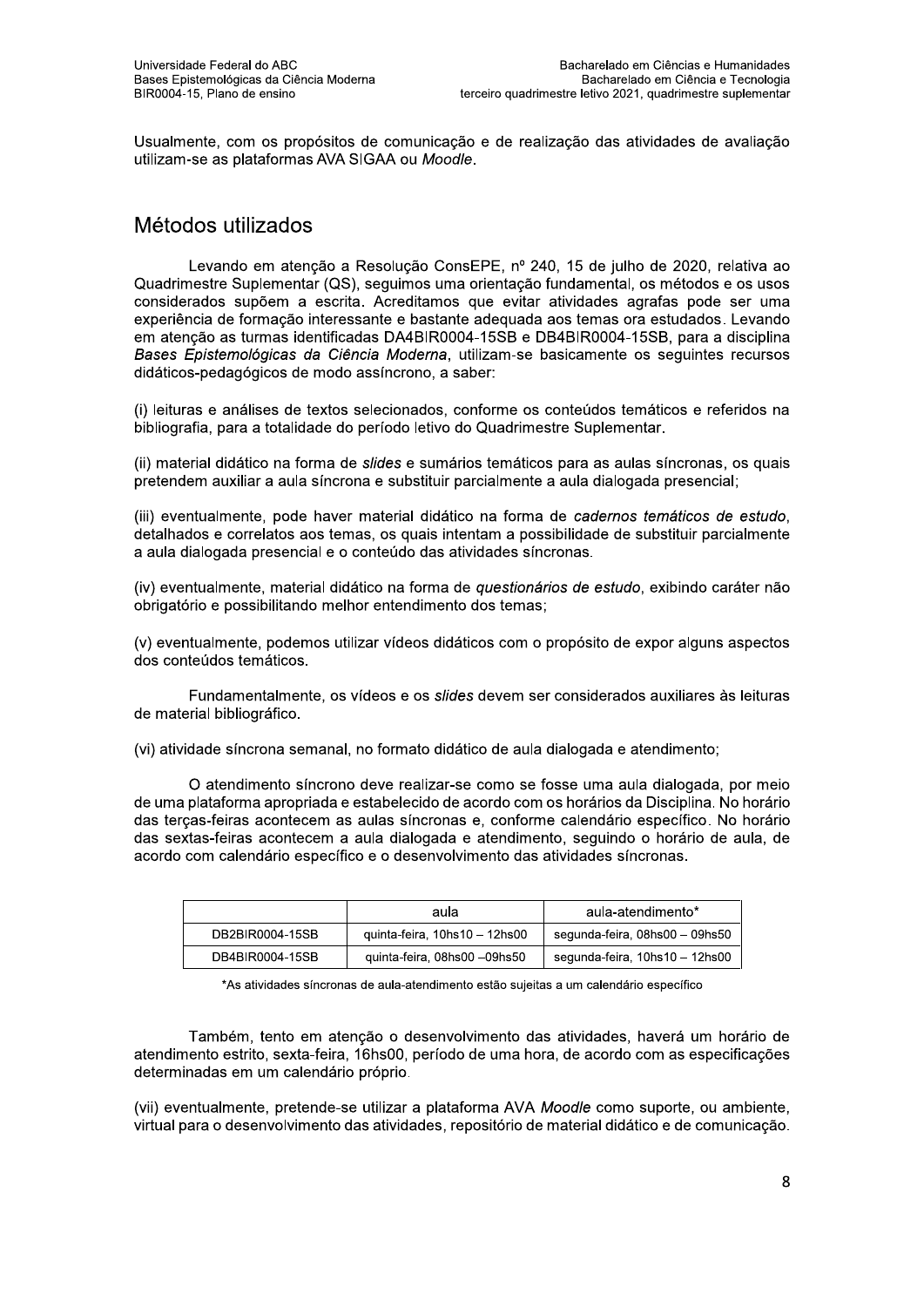(viii) o web sítio externo, https://roquecaiero.wixsite.com/logica-filosofia/bases-epistemologicas, constitui um recurso de repositório de textos e de material didático.

(ix) há um endereço eletrônico institucional para contato: roque.caiero@ufabc.edu.br.

As informações referentes às atividades acadêmicas são comunicadas publicamente, por meio de uma plataforma AVA, e.g., Moodle ou SIGAA, ou de web sítio externo. Comunicados sobre atividades associadas à Disciplina, datas e horários, disponibilidades de material didático.

Destaca-se que a Disciplina corresponde ao T-P-I igual a 3-0-4, ou seja, três créditos teóricos e quatro de estudo individual: e, então, supostamente um aluno deve comprometer-se minimamente com quatro horas semanais de atividades, em média. A inexistência de aula presencial resulta que as atividades de ensino-aprendizagem, interação (e.g., aula dialogada), escrita, início de entendimento e cognição e, também, o estudo levado a cabo pelo aluno, serão basicamente executados no período mínimo de quatro horas semanais. Eventualmente, pode haver atividades de atendimento, resolução de problemas em horários alternativos.

Cabe uma advertência, exceto explícita indicação em contrário, todo e qualquer material utilizado na Disciplina não deve ser considerado um recurso educacional aberto (REA). Exemplificando, a advertência aplica-se aos slides e sumários de slides, aos cadernos de estudo, aos questionários de estudo, a esquemas e diagramas e, eventuais, traduções e edições de textos. De todo modo, o material didático deve ser utilizado no contexto de formação acadêmica individual de um aluno, nas condições estritas da disciplina Bases Epistemológicas da Ciência Moderna. Analogamente, cabe sublinhar que a Disciplina e a realização das atividades associadas devem ser condicionadas para que seja praticado o Código de Ética da UFABC.<sup>1</sup>

A execução das atividades não-presenciais será prioritariamente assíncrona, tendo uma plataforma AVA, Moodle ou SIGAA, como suporte de comunicação e de recurso didático; e um web sítio externo, e.g., utilizado para comunicação e repositório de material didático: https://roquecaiero.wixsite.com/logicafilosofia.

Também, outras plataformas para usos específicos põem ser utilizadas, por exemplo, videoconferências síncronas, exibicão de vídeos.

Explicitamente, há a intenção que recursos computacionais mínimos sejam utilizados para o efetivo processo de ensino-aprendizagem, havendo prioridade para atividades de caráter assíncrono. Quanto aos comunicados e notificações formais relativas a UFABC, utilizar-se-á a plataforma SIGAA, conforme recomendação da Resolução ConsEPE, nº 240, 15 de julho de 2020.

#### Atividades discentes

As atividades relativas ao ensino e aprendizagem compõem-se de leituras de textos indicados, conforme os conteúdos temáticos e a bibliografia assinalada. Eventualmente, podem haver os estudos de cadernos temáticos, esquemas conceituais ou ilustrativos e os questionários estudos; e, também, as atividades de resolução de questões. Os questionários de estudo possibilitam a orientação das leituras e, eventualmente, a pesquisa temática utilizando a bibliografia e outras indicações de material bibliográfico. De modo auxiliar, pode haver a indicação de vídeos como um recurso complementar.

Eventualmente, considerando os temas e as atividades, realizar-se-á arguição quanto aos conteúdos temáticos e às resoluções elaboradas pelos alunos acerca das questões propostas, e.g., quando das avaliações.

<sup>&</sup>lt;sup>1</sup> Ato Decisório, ConsUNI, nº 157, 15 de janeiro de 2018.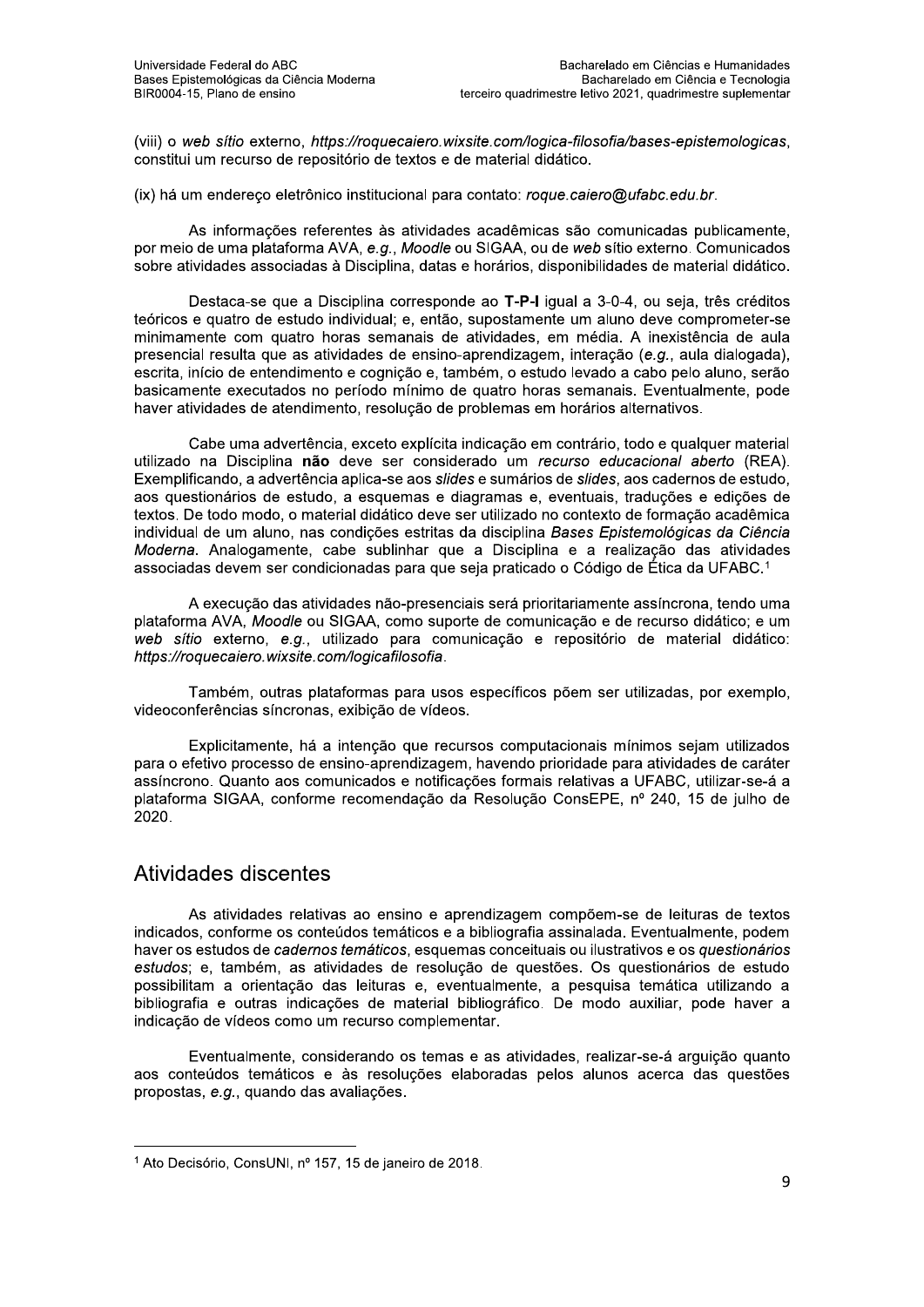A disciplina Bases Epistemológicas da Ciência Moderna, corresponde ao T-P-I igual a 3-0-4, em outros termos, três créditos teóricos e quatro de estudo individual. Então, supostamente um aluno deve comprometer-se minimamente com quatro horas semanais de atividades próprias.

Neste Plano de Ensino, importa destacar novamente que o conteúdo temático da Disciplina tem caráter analítico e conceitual a respeito de temas de epistemologia, considerando uma nocão de conhecimento científico utilizada para a ciência, relativo aos séculos XX e XXI. Inexiste um estudo de história da filosofia da ciência no século e tampouco um estudo de história da filosofia.

De um ponto de vista de ensino-aprendizagem, as atividades que compõem o desenvolvimento da Disciplina são assinaladas a seguir:

(a) atividades de ensino-aprendizagem quanto à leitura e ao estudo: textos, indicados conforme a bibliografia básica e, eventualmente, complementar.

(b) eventualmente, leitura e estudo de cadernos temáticos e a resolução de questões relativas aos questionários de estudo. Não obstante não seja uma atividade obrigatória, os cadernos temáticos expõem conceitualmente os temas, ilustram por meio de exemplos. A atividade pode ser realizada individualmente ou em grupo.

(c) participar das atividades de *aulas não presencial* e síncronas, conforme os horários e as datas indicadas. A exposição dos temas possibilita auxiliar a compreensão e a expressão de dúvidas e de questões.

(d) participar do atendimento não presencial e síncrono, conforme os horários e as datas indicadas. A programação e o modo dos atendimentos serão adeguados conforme o desenvolvimento da Disciplina e a satisfazendo condições de permitam a participação.

(e) utilizar como um suporte auxiliar vídeos, slides ou, eventualmente, outros recursos de caráter assíncrono, de acordo com a indicação prévia.

(f) atividade regular, não-presencial e assíncrona de avaliação estritamente individual e. conforme o desenvolvimento da disciplina, dissertativa ou em forma de questões com múltipla possibilidade de resposta correta ou errada.

(g) eventualmente, atividade de avaliação por meio de arguição individual e síncrona.

A atividade síncrona estrita de atendimento reporta-se a dúvidas a respeito da inteligibilidade, compreensão, entendimento do conteúdo temático e, eventualmente, presta-se ao auxílio para a resolução de problemas específicos, e.g., expostos nos questionários de estudo. O atendimento e, também, a aula atendimento pressupõe o estudo prévio do conteúdo temático da Disciplina, uma condição sine qua non para a própria existência do atendimento e de haver um diálogo sobre uma dúvida.

O atendimento síncrono é organizado em dois tipos, a saber: aula-atendimento, conforme o horário de aula de uma turma; e atendimento estrito, em horário alternativo, período de uma hora, para alunos das duas turmas. Especificações datas e de horários serão apresentadas no decorrer do quadrimestre.

Cumpre aos alunos o conhecimento a respeito das atividades didáticas próprias da disciplina Bases Epistemológicas da Ciência Moderna. As informações serão comunicadas publicamente por meio de uma plataforma AVA ou web sítio associados à Disciplina. Cumpre aos alunos da Disciplina conhecer o calendário letivo discriminando as atividades de ensino e aprendizagem, e os procedimentos de avaliação.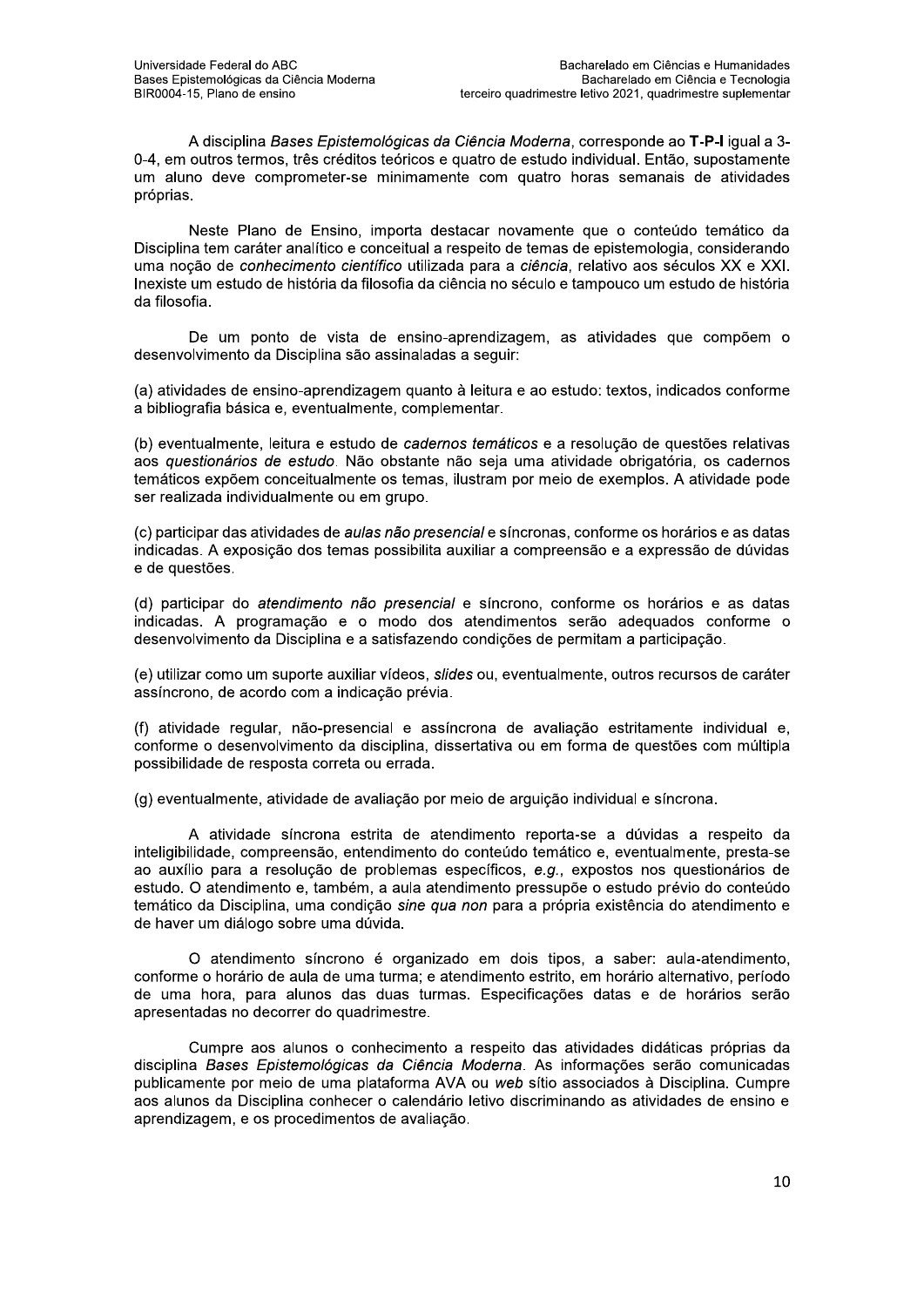# Critérios de avaliação de aprendizagem

Distinguimos uma forma de avaliação regular, a saber: a avaliação individual, em dois momentos, designada A<sub>i</sub><sup>h</sup>, com **i = 1, 2**. O valor final de avaliação da Disciplina, calcular-se-á a partir do cômputo de uma *média aritmética* entre as atividades A<sub>i</sub>n de resolução de questões, as quais têm caráter individual, dissertativo e assíncrono.

Uma avaliação regular A<sub>i</sub>n correlaciona-se a um valor expresso por número e associado à resolução das questões que compõem uma avaliação  $A_i^h$ . Com efeito, cada uma das avaliações regulares corresponde a um valor numérico próprio. O valor do conceito final resulta a partir da média aritmética entre os valores das avalições regulares, realizadas pelo aluno, exceto se houver a execução de avaliação de recuperação.

As datas, o número e os modos de avaliações regulares e, eventualmente, de avaliação de recuperação serão estabelecidos pelo professor da Disciplina, em conformidade com as orientações das normas da UFABC, condicionadas pela Resolução ConsEPE, nº 240 (15 de julho de 2020).

As avaliações da Disciplina têm precipuamente caráter dissertativo e, eventualmente, de questões com múltiplas possibilidades de respostas, de acordo com as condições assinaladas a seauir.

(i) a avaliação individual, relativa a um aluno  $h$ ,  $A_i^h$ , com  $i = 1, 2$ :

Existem duas avaliações regulares, individuais e assíncronas  $A_1^h$  e  $A_2^h$ . Uma avaliação regular  $A_i^h$  (com i = 1, 2) corresponde a um valor numérico próprio, designado  $V_i^h$ , em que 0  $\leq$  $V_i^h \leq 10$ . As atividades de avaliação sequem as normas referentes ao QS, acontecem de modo assíncrono e em um período de realização mínimo de setenta e duas (72) horas. O período de execução é determinado, a partir da data e do horário de início, com a disponibilidade pública das questões aos alunos. Com efeito, um valor numérico V<sub>i</sub>h de avaliação individual regular associa-se às resoluções das questões de uma atividade A<sup>h</sup>.

Ambas as avaliações  $A_i^h$ , com i = 1, 2, realizar-se-ão de acordo com o cronograma da Disciplina:

|    |           | data inicial | prazo de execução                            | data final  |
|----|-----------|--------------|----------------------------------------------|-------------|
| A1 | semana 06 | 18 outubro   | segunda-feira, 08hs00 – guinta-feira, 08hs00 | 21 outubro  |
| A2 | semana 11 | 22 novembro  | segunda-feira, 08hs00 - guinta-feira, 08hs00 | 25 novembro |

As datas e os horários referem-se à hora determinada conforma o horário oficial, no caso a hora de Brasília.

A data de encerramento e entrega determinada deve ser rigorosamente atendida. Exceto alguma condição impeditiva, nos termos das normas da UFABC, a não entrega em data e horário determinados, ou a não realização de alguma avaliação regular resulta em respectivo valor numérico igual a zero.

Impõem-se as seguintes condições: se for o caso de avaliação dissertativa, a identificação das questões e das respostas, a resolução manuscrita, digitalizada e a devolução em um arquivo em formato pdf. Se for o caso de questões com múltiplas possibilidades de respostas, a execução será por meio de um formulário, conforme uma plataforma utilizada como AVA.

(ii) cômputo do valor numérico final, designado  $V_f^h$ , relativo às avaliações regulares, para um aluno individual h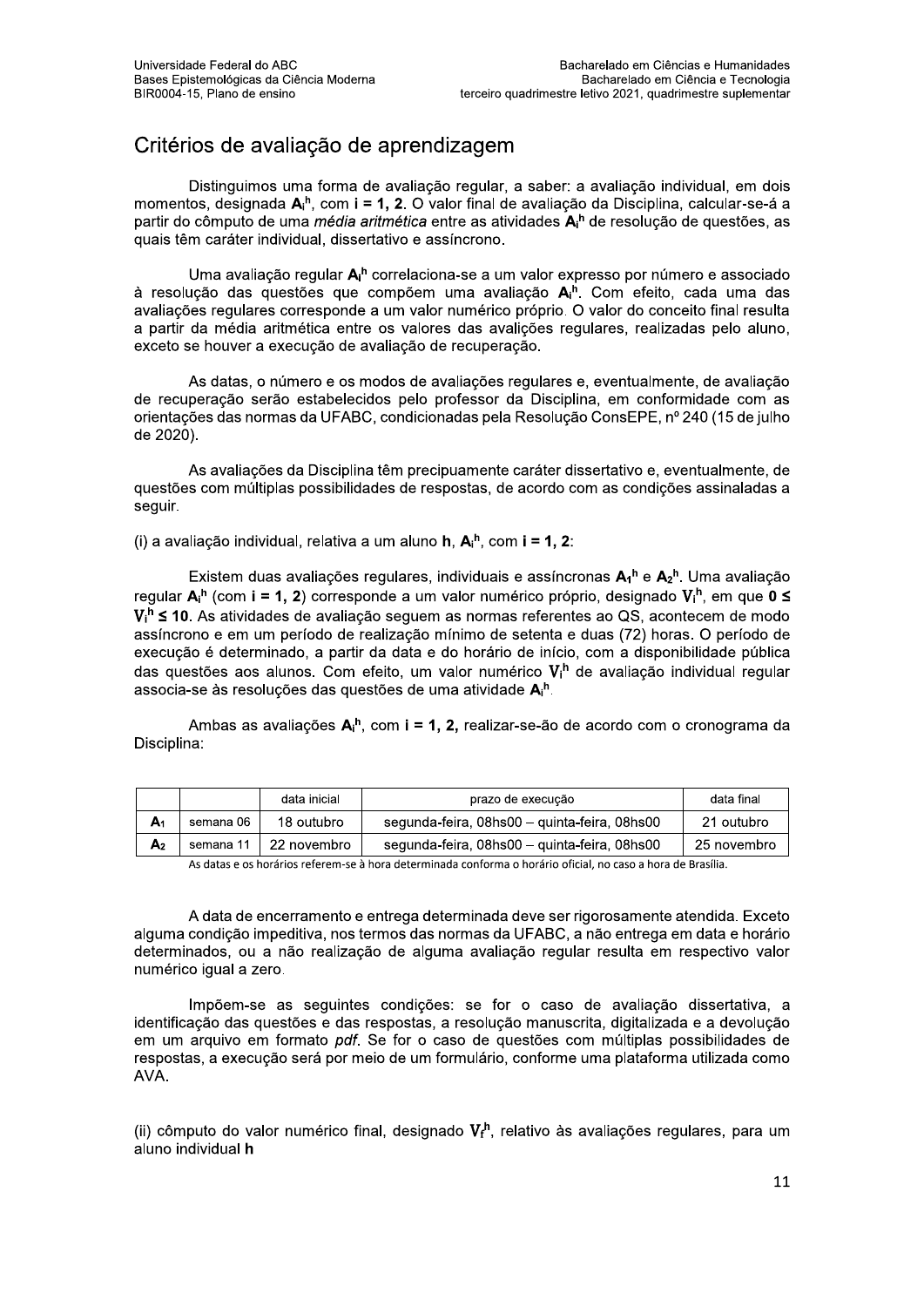O valor numérico final individual  $V_f^h$ , relativo às duas avaliações regulares, para um aluno h, resulta da média aritmética entre os valores numéricos das avaliações regulares  $V_i^h$  (com i = 1.2) realizadas efetivamente por um aluno h.

$$
\sum_{i=1}^2 V_i^h \Big/2
$$

em que  $V_i^h$ , com  $0 \le V_i^h \le 10$ , refere-se ao valor numérico de uma i-ésima avaliação individual  $A_i^h$ , com i = 1, 2.

Reiteramos, se um arbitrário aluno h não participa da realização de alguma atividade de avaliação Ai<sup>h</sup>, então o respectivo valor numérico é igual a zero ou ao conceito F.

Considerando a Resolução ConsEPE, nº 240 (15 de julho de 2020), o caráter remoto e o período de realização das avaliações regulares, em princípio, a realização de avaliação substitutiva, conforme a Resolução ConsEPE, nº 227 (23 de abril de 2018) está estritamente condicionada.

Não haverá a realização de avaliações extras ou de modificações de condições ou de critérios de forma casuística e tampouco casos de exceção que não estejam publicamente informados e condicionadas às normas de graduação da UFABC e a Resolução ConsEPE, nº 240 (15 de julho de 2020).

Os alunos serão informados sobre a atribuição de valores para as questões componentes de uma avaliação e o respectivo modo de correção. O aluno da Disciplina tem a possibilidade de consultar posteriormente a própria avaliação regular, ou de recuperação realizada, i.e., as respectivas questões e respostas elaboradas. A realização de vistas das correções de avaliações realizadas pelo aluno será condicionada às normas da UFABC (Resolução ConsEPE nº 120, 2014), condicionada à Resolução ConsEPE, nº 240 (15 de julho de 2020) a respeito do QS.

Com efeito, quaisquer modos ou instruções de execução de alguma avaliação, quanto às características, serão comunicados publicamente aos alunos da Disciplina, por intermédio do plano de ensino da Disciplina, por uma instrução específica, ou por meio de uma plataforma AVA SIGAA ou Moodle.

#### Normas de recuperação

A atividade de recuperação, designada Ar<sup>h</sup>, tem o caráter de possibilitar uma oportunidade para a aprovação de um aluno individual. Procedimentos e critérios de avaliação de recuperação consistem da resolução dissertativa de questões selecionadas e determinadas, elaboradas pelo professor da Disciplina. A recuperação poderá realizada preferencialmente por intermédio de uma atividade executada individualmente pelo aluno, que deve ser entregue em data determinada e deve satisfazer estritamente às condições estabelecidas quanto à realização e à apresentação. As condições e as instruções serão explicitadas quando da elaboração da proposta de avaliação de recuperação.

Também, poderá haver arguições presenciais a respeito das atividades apresentadas como avaliação de recuperação. Se houver arguições, então as arguições compõem parte constituinte da avaliação de recuperação.

Os procedimentos específicos de recuperação serão estabelecidos pelo professor da disciplina Bases Epistemológicas da Ciência Moderna, em conformidade com as normas da UFABC, condicionados pela Resolução ConsEPE, nº 240 (15 de julho de 2020). Atendidas às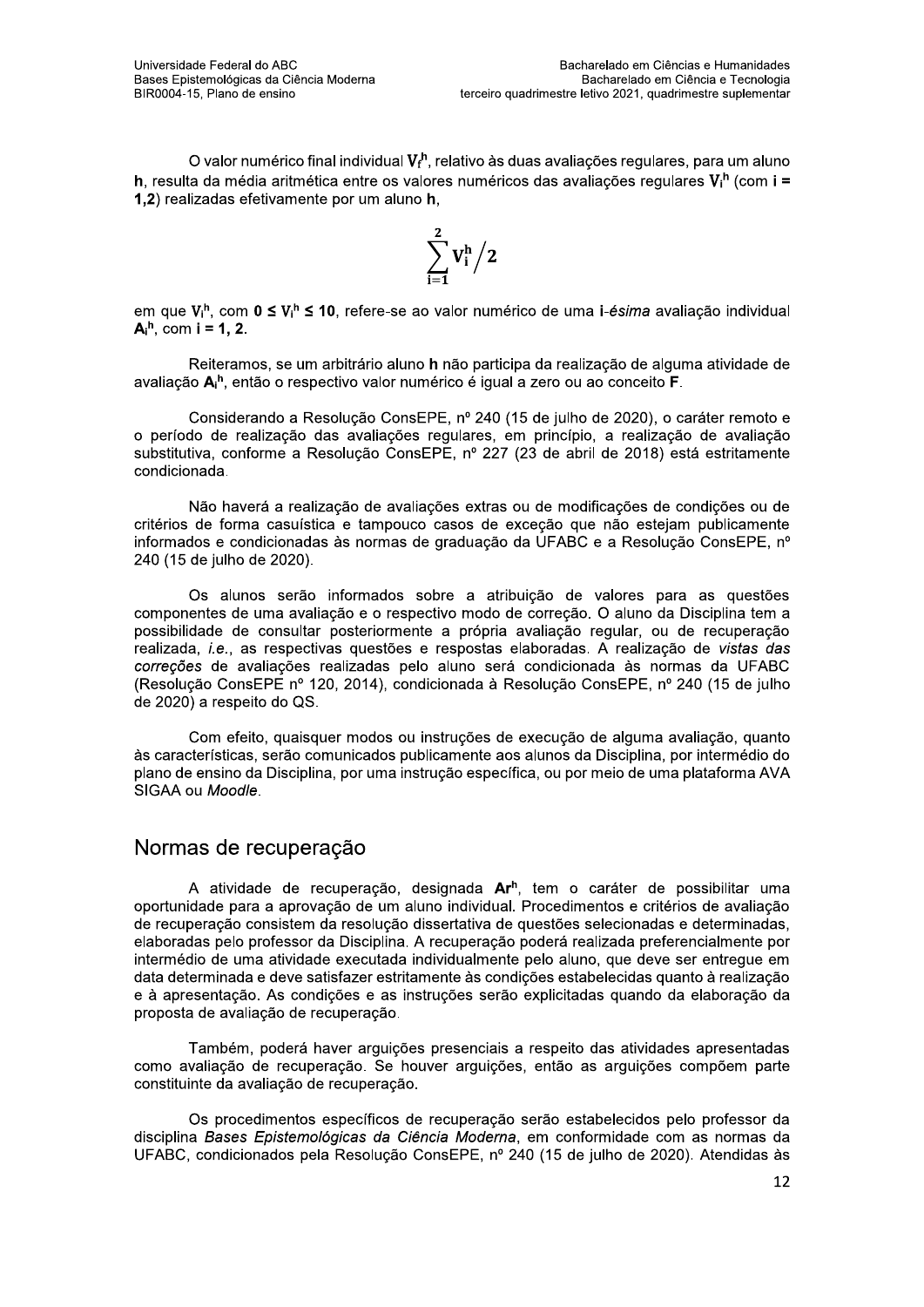condições para a realização da atividade de recuperação, a efetiva execução da avaliação de recuperação Ar<sup>h</sup> por parte de um aluno h tem caráter facultativo.

As condições de recuperação impõem que um aluno da Disciplina tenha conceito **parcial** *iqual ou menor que* D, conceito computado e correspondendo ao valor numérico  $V_f^h$ para um aluno h.

Realização da avaliação de recuperação de acordo com o cronograma da Disciplina:

|           | data inicial | prazo de execução                           | data final  |
|-----------|--------------|---------------------------------------------|-------------|
| semana 13 | 06 dezembro  | segunda-feira, 08hs00 –guinta-feira, 08hs00 | 09 dezembro |

As datas e os horários referem-se à hora determinada conforma o horário oficial, no caso a hora de Brasília.

Eventualmente, levando em conta o caráter assíncrono e o período de execução, quanto à realização de avaliação de recuperação, a data, o horário e as condições podem não coincidir com o dia da semana, a data do mês, o horário em que ocorrem usualmente as atividades síncronas e àquelas assíncronas.

A avaliação de recuperação correlaciona-se estritamente às condições análogas àquelas de uma avaliação regular, a saber:

(a) a avaliação constitui-se Ar<sup>h</sup> de duas partes, a saber: Parte 1: questões propostas para resolução de caráter obrigatório para o cômputo; e Parte 2: entre as questões que compõem esta Parte, o aluno deve escolher um número delas, limitado a um número máximo, explicitamente assinalado.

(b) a avaliação de recuperação Ar<sup>h</sup> corresponde a um valor numérico próprio, designado Vr<sup>h</sup>, em que 0 ≤ Vr<sup>h</sup> ≤ 10. O valor Vr<sup>h</sup> refere-se às duas partes da avaliação. Portanto, o valor máximo da avaliação iguala-se a Vr<sup>h</sup>. Com efeito, um valor numérico Vr<sup>h</sup> de avaliação de recuperação individual associa-se univocamente às resoluções das questões que compõem o texto de avaliação.

(c) identificação individual e institucional do aluno: necessária identificação do aluno individual na folha de respostas, explicitando: nome, RA, Universidade Federal do ABC, disciplina Bases Epistemológicas, BIR0004-15, turma matutino ou noturno, quadrimestre letivo (Quadrimestre Suplementar) e data.

(d) resolução manuscrita: a resolução das questões deve ser apresentada de modo manuscrito, em folha de resposta; e resolução manuscrita será digitalizada, *i.e.*, apresentada por um meio digital (e.g., digitalização, foto), e, então, remetida em um arquivo, com formato pdf.

(e) a execução da avaliação de recuperação tem data e respectivos horários, período de realização e devolução das respostas de setenta e duas (72) horas.

Eventualmente, como um recurso auxiliar e complementar, poderá acontecer uma arguição individual e síncrona, a respeito da resolução das questões referentes à avaliação de recuperação. Neste caso, a data e o horário são determinados e a arguição é gravada.

Em caso de realização de avaliação de recuperação, valor numérico final individual  $V_f^h$ . e o correspondente conceito final, para a Disciplina associa-se ao valor numérico computado levando em conta a média aritmética dos valores  $V_1^h$ .  $V_2^h$  das duas avaliações regulares e do valor Vr<sup>h</sup>, para um aluno h,

$$
(V_1^h + V_2^h + Vr^h)/3
$$

13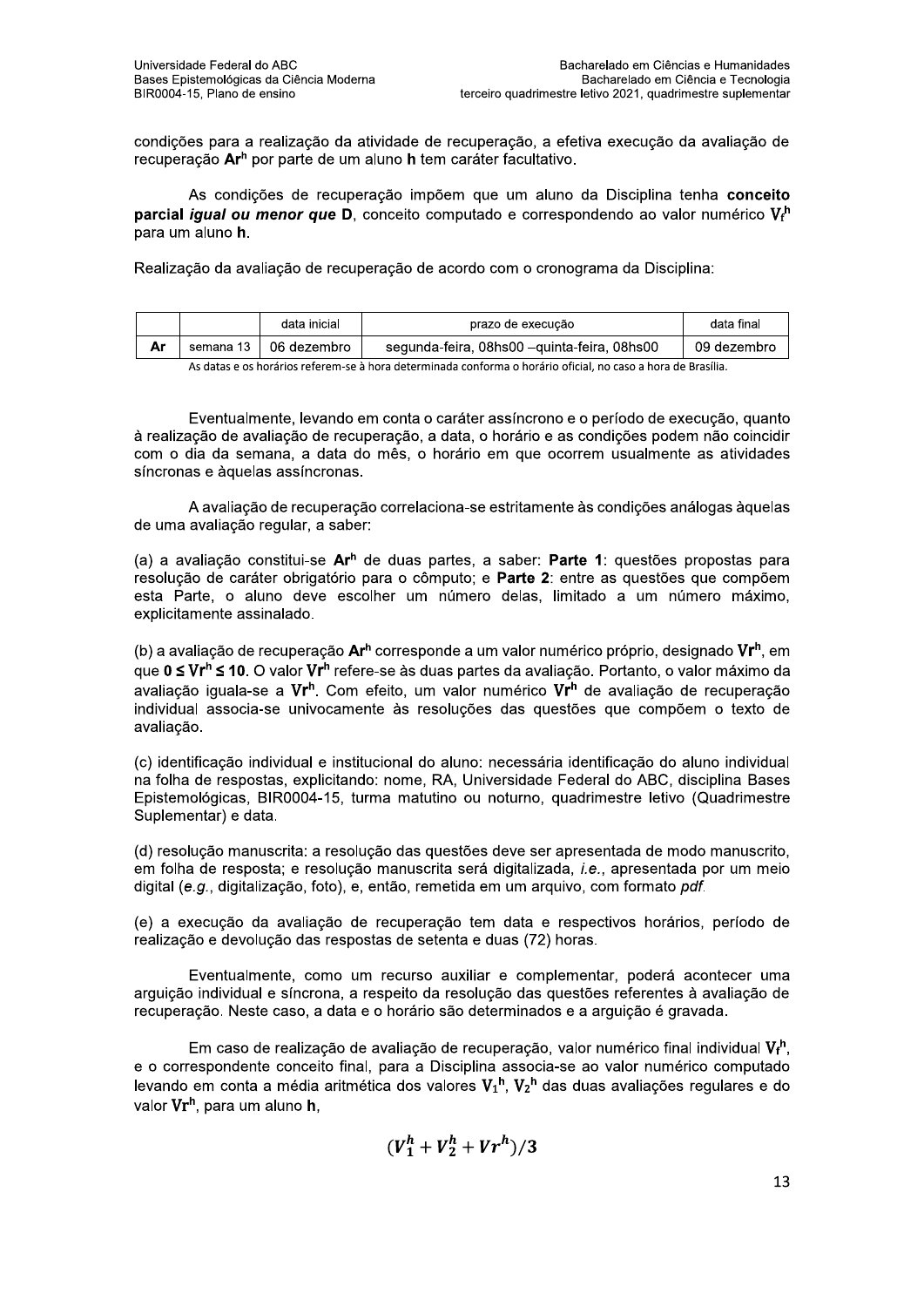i.e., consideram-se a totalidade das avaliações regulares e àquela de recuperação, como uma forma de avaliação continuada. Notamos, para um aluno h, se não existe avaliação de recuperação.  $V_f^h$  é o valor da média aritmética computada a partir dos valores  $V_i^h$ , com **i = 1, 2**. das avaliações regulares.

Destaca-se que não existe avaliação de substituição para a realização da avaliação de recuperação; e, tampouco, avaliação de recuperação de uma avaliação de recuperação.

## Conceito final

Considerando as condições de realização do Quadrimestre Suplementar, relativo ao segundo quadrimestre letivo de 2021, quanto às atividades em si e a possibilidade de avaliação de desempenho ensino-aprendizagem, o cômputo da avaliação de um aluno individual utiliza valores numéricos e a correspondente conversão para conceitos finais.

Levando em atenção a disciplina Bases Epistemológicas da Ciência Moderna, reiteramos, o valor numérico final de avaliação, designado  $V_f^h$ , para um aluno h, calcular-se-á a partir dos valores numéricos correspondentes às atividades assíncronas efetuadas, quanto aos critérios de avaliação regulares e, se for o caso, aquela de recuperação. O valor de conceito final resulta das atividades realizadas no quadrimestre letivo. O valor final de avaliação V<sub>f</sub><sup>h</sup>, ou respectivo o conceito final, referente à Disciplina tem caráter individual próprio de um aluno.

O valor do conceito final atribuído corresponde à sequinte tabela de conversão entre valores numéricos e conceitos:

| A | 8.75 $\leq V_f^h$           |
|---|-----------------------------|
| B | 7.50 $\leq V_f^h \leq 8.50$ |
| С | $5.75 < V_f^h \le 7.00$     |
| D | $4,50 \leq V_f^h \leq 5,50$ |
| F | $V_f^h$ < 4,50              |

Conforme o Projeto Pedagógico da UFABC e a resolução ConsEPE nº 147 (2013), os conceitos finais correlacionam-se aos seguintes significados:

A. desempenho excepcional, demonstrando excelente compreensão da disciplina e do uso da matéria:

B, bom desempenho, demonstrando boa capacidade de uso dos conceitos da disciplina;

C, desempenho mínimo satisfatório, demonstrando capacidade de uso adequado dos conceitos da disciplina, habilidade para enfrentar problemas relativamente simples e prosseguir em estudos avançados;

D, aproveitamento mínimo não satisfatório dos conceitos da disciplina, com familiaridade parcial do assunto e alguma capacidade para resolver problemas simples, mas demonstrando deficiências que exigem trabalho adicional para prosseguir em estudos avancados. Nesse caso, o aluno é aprovado na expectativa de que obtenha um conceito melhor em outra disciplina, para compensar o conceito D;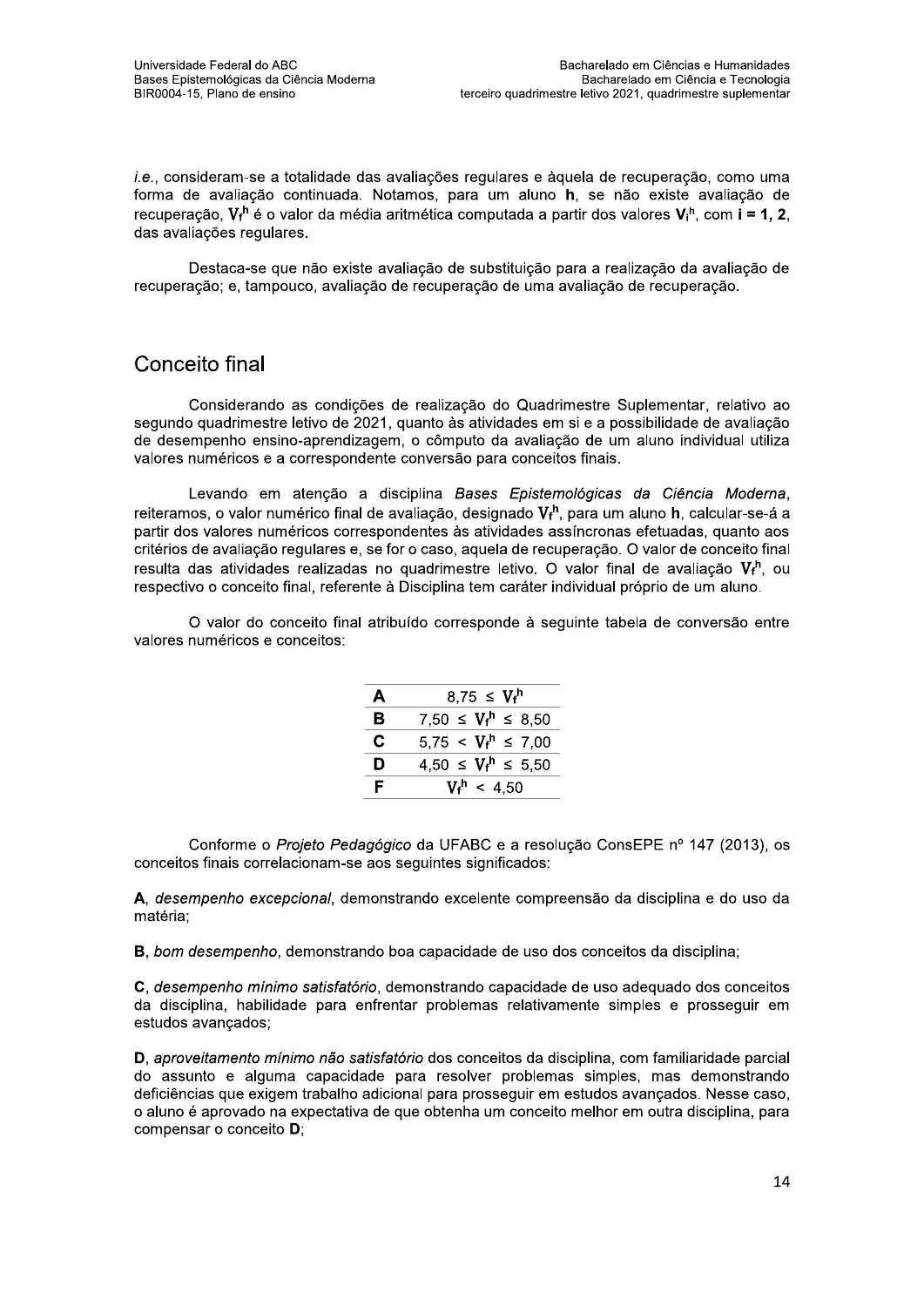F, reprovado, a disciplina deve ser cursada novamente para obtenção de crédito;

O, reprovado por frequência, o aluno ultrapassou o limite de 25% de ausência no curso. A disciplina deve ser cursada novamente para obtenção de crédito;

I, incompleto, indica que uma pequena parte dos requerimentos da disciplina precisa ser completada. Este conceito deve ser convertido em A, B, C, D ou F antes do término do quadrimestre subsequente.

O conceito O, no contexto do Quadrimestre Suplementar e conforme a Resolução ConsEPE, nº 240 (15 de julho de 2020), é utilizado para referir à expressão "ausência de avaliação".

#### **Bibliografia**

As indicações bibliográficas estão reportadas ao desenvolvimento e aos métodos de ensino-aprendizagem referentes ao programa temático. Material bibliográfico pode ser indicado e utilizado, não obstante inexista indicação na atual bibliografia. A leitura dos textos assinalados, conforme o programa de estudo.

### **Bibliografia Básica**

CHALMERS, Alan F. O que é ciência afinal? São Paulo, Brasiliense, 1997.

Dalla CHIARA, Maria L. & di FRANCIA, G. Toraldo. "Teoria e demonstrações", in: Introduzione alla filosofia dela scienza. Editori Laterza, 2001 [tradução: D. Krause, 2004].

EINSTEIN, Albert. "Indução e dedução na física", Scientiae Studia, v. 3, n. 4, 2005, p. 663-664.

FRENCH, Steven. Ciência. São Paulo, Artmed, 2009.

GIERE, Ronald N. "Usando modelos para representar a realidade", in: L. Magnani et alii (eds). Model-based reasoning in scientific discovery, 1999, p. 41-57 [tradução e adaptação: V. Bezerra].

KLEIN, Peter D. "Certeza", in: tradução D Murcho, Crítica, https://criticanarede.com/certeza.html [Robert Audi (ed). The Cambridge dictionary of philosophy. Cambridge University Press, 1999, p.  $129 - 130$ ].

NAGEL, Thomas. "Como sabemos alguma coisa?", in: T. Nagel. Uma breve introdução à filosofia. São Paulo, Martins Fontes, 2001, p. 7-18.

POPPER, Karl. "Introdução à lógica da ciência", in: K. Popper, A lógica da pesquisa científica, cap. 1.

POPPER, Karl R. Conjecturas e refutações. Brasília, UNB, 1986.

RUSSELL, Bertrand. Os problemas da filosofía. Lisboa, Edicões 70, 2008.

SCHLICK, Moritz. "Sobre o conhecimento indutivo", 1925 [seleção e tradução O. Frota Pessoa].

SOBER, Elliott. "O que é o conhecimento", in: Crítica, tradução E. Curado, http://criticanarede.com /fil\_epistemologia.html [T. Honderich (ed). Oxford Companion to Philosophy. Oxford University Press, 1995, p. 809-812].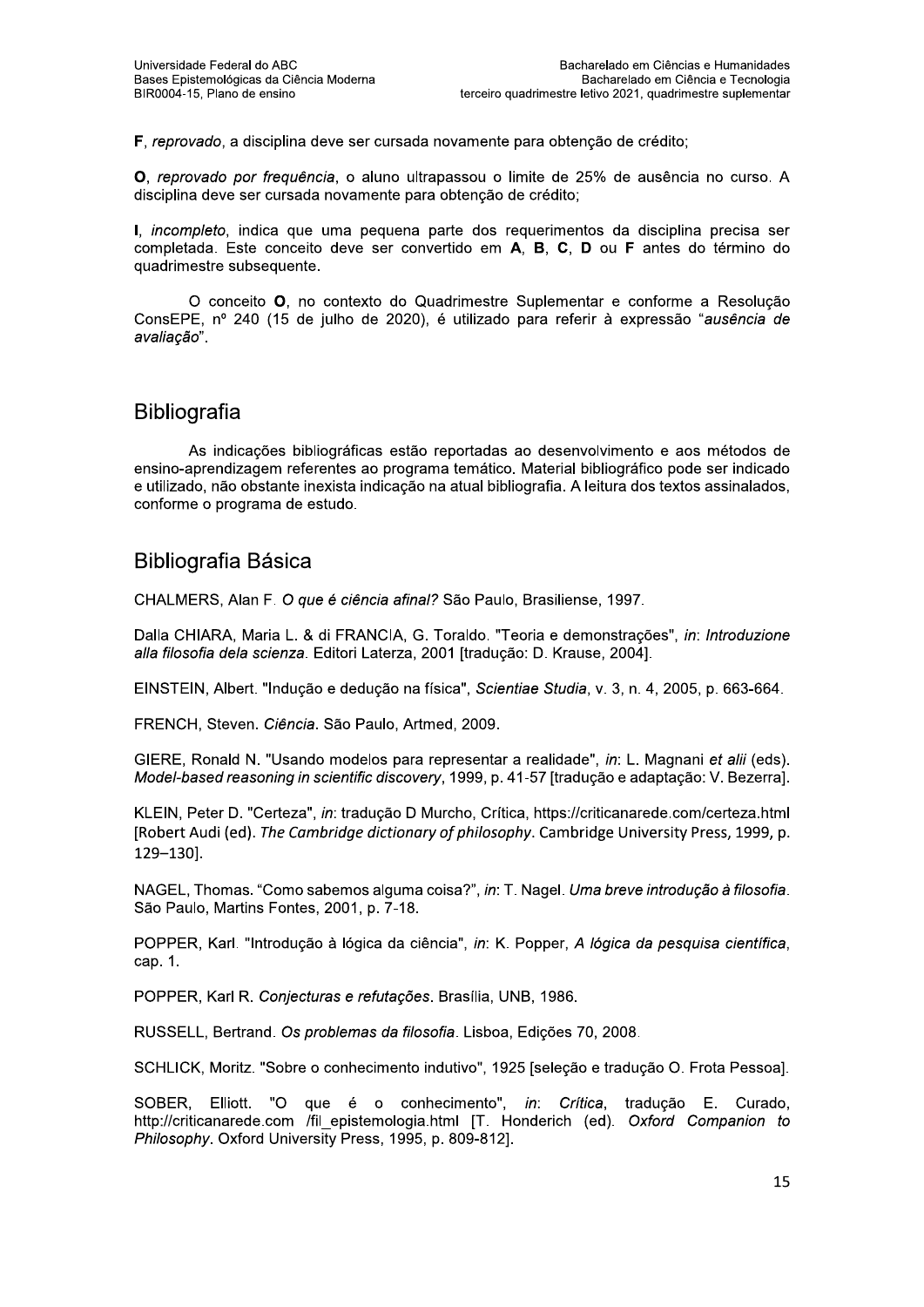SUPPES, Patrick C. "Que é uma teoria científica", in: S. Morgenbesser (ed). Filosofia da ciência. São Paulo, Cultrix, 1979.

### Bibliografia complementar

ABRANTES, Paulo C. Método e ciência: uma abordagem filosófica. Belo Horizonte, Fino Traço, 2ed., 2020.

CHIBENI, Silvio S. "O que é ciência?", in: http://www.unicamp.br/~chibeni/.

Silvio S. "Teorias construtivas e teorias fenomenológicas", http:// CHIBENI in: www.unicamp.br/~chibeni/.

CHISHOLM, Roderick. "O que é a teoria do conhecimento?", in: Crítica, http://criticanarede.com /fil\_epistemologia.html [R Chisholm. Theory of knowledge. Prentice Hall, 1997].

da COSTA, Newton C. A. & CHUAQUI, Rolando. "Interpretaciones y modelos en ciencia", versão preliminar, 1985.

DANCY, Jonathan. "Problemas da epistemologia", in: Crítica, tradução Eliana Curado, http://criticanarede.com/fil epistemologia.html [T. Honderich (ed). Oxford companion to philosophy. Oxford University Press, 1995, p. 809-812].

DUTRA, Luiz, H. de A. *Introducão à teoria da ciência*, Florianópolis, UFSC, 2009.

DUTRA, Luiz. H. de A. Introdução à epistemologia. São Paulo, UNESP, 2010.

HAACK, Susan. Filosofia das lógicas. São Paulo, Editora UNESP, 2002.

HANSON, Norwood R. "Observação e interpretação", in: S. Morgenbesser (ed). Filosofia da ciência. São Paulo, Cultrix, 1979.

HEMPEL, Carl G. "Investigação científica: invenção e verificação", in: Filosofia da Ciência Natural, Rio de Janeiro, Zahar, 1970, cap. 2.

KUHN, Thomas S. A estrutura das revoluções científicas. São Paulo, Perspectiva, 1982.

MORTARI, Cezar A. Introdução à lógica. São Paulo, Editora UNESP/ Imprensa Oficial do Estado de São Paulo, 2001.

NUNES, Álvaro. "O que é o conhecimento?", in: Crítica, http://criticanarede.com/ fil epistemologia.html.

OKASHA, Samir. "Realismo e antirrealismo", in: Crítica, tradução de Luiz H. Marques Segundo e Sérgio R. N. Miranda, https://criticanarede.com/realismo.html [Philosophy of science: a very short introduction. Oxford University Press, 2002].

POPPER, Karl. A lógica da pesquisa científica. São Paulo, Cultrix, 2003.

TARSKI, Alfred. "Verdade e demonstração", in: A. Tarski, A concepção semântica da verdade. São Paulo, UNESP, 2007.

### Bibliografia auxiliar

ABRANTES, Paulo C. Método e ciência: uma abordagem filosófica. Belo Horizonte, Fino Traco,